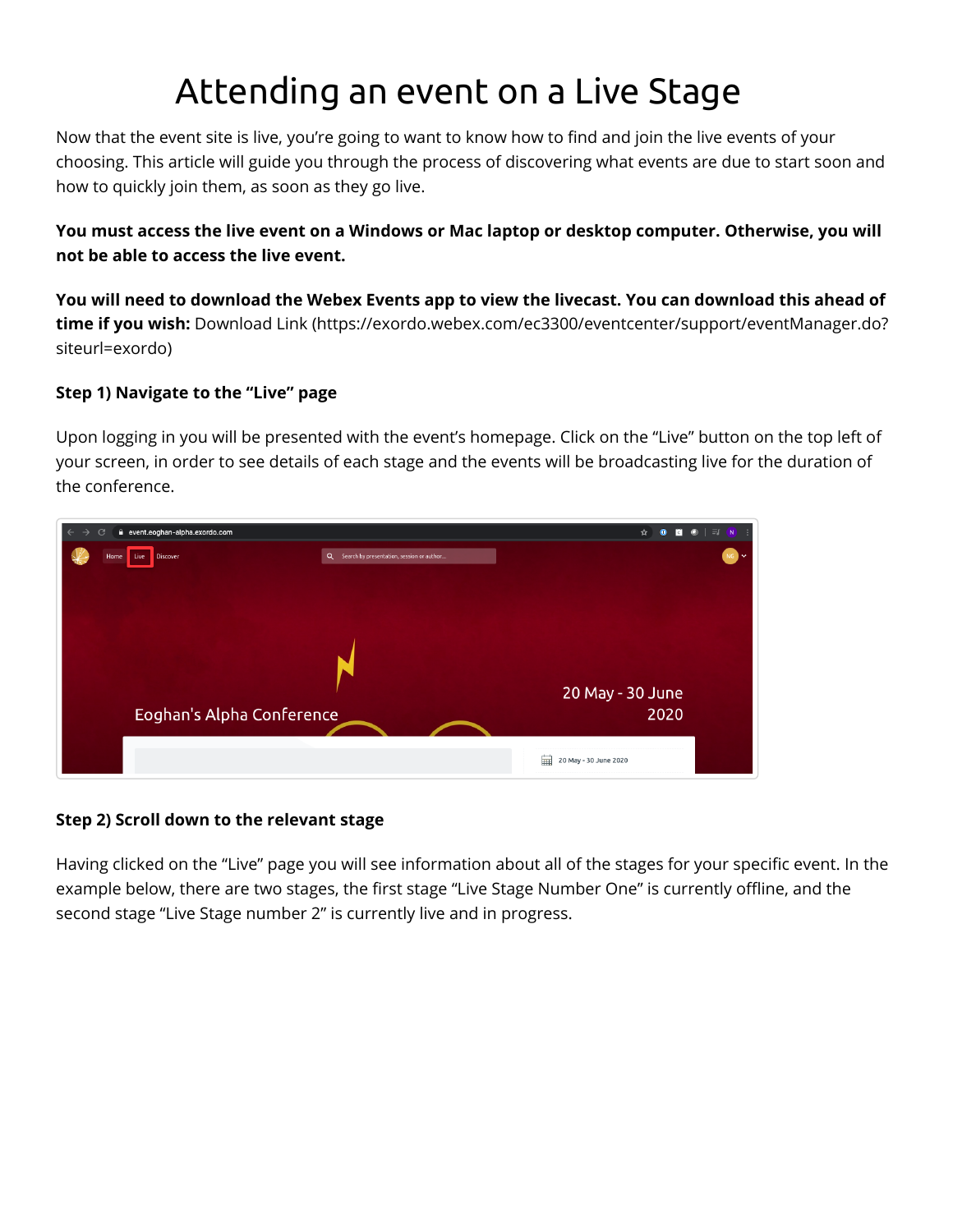| eoghan-alpha » Live                                                            |                                                                              |
|--------------------------------------------------------------------------------|------------------------------------------------------------------------------|
| E<br>Live Stage Number One                                                     | Browse Lineup $\rightarrow$                                                  |
| $\otimes$ offline<br>This stage is offline<br>Powered by<br><b>Cisco Webex</b> | offline<br>Nothing on today.<br>Browse the lineup to see what's on tomorrow. |
|                                                                                |                                                                              |

| <b>Fig.</b> Live Stage number 2                                          | Browse Lineup $\rightarrow$                                                                                                                      |
|--------------------------------------------------------------------------|--------------------------------------------------------------------------------------------------------------------------------------------------|
| $\odot$ Live<br>Click to join this livecast<br>Powered by<br>Cisco Webex | 2:30pm (IST) - 3:30pm (IST)<br>Now Livecasting<br>oral<br><b>Demo Session Title</b><br>Voluptatem dolores aut nam.<br>» Prof Nat Stokes, 1 other |

## **Step 3) Join the Livecast**

As soon as you've identified the correct live stage, to join the event in progress, click on "Click to join this livecast" as seen in the image below: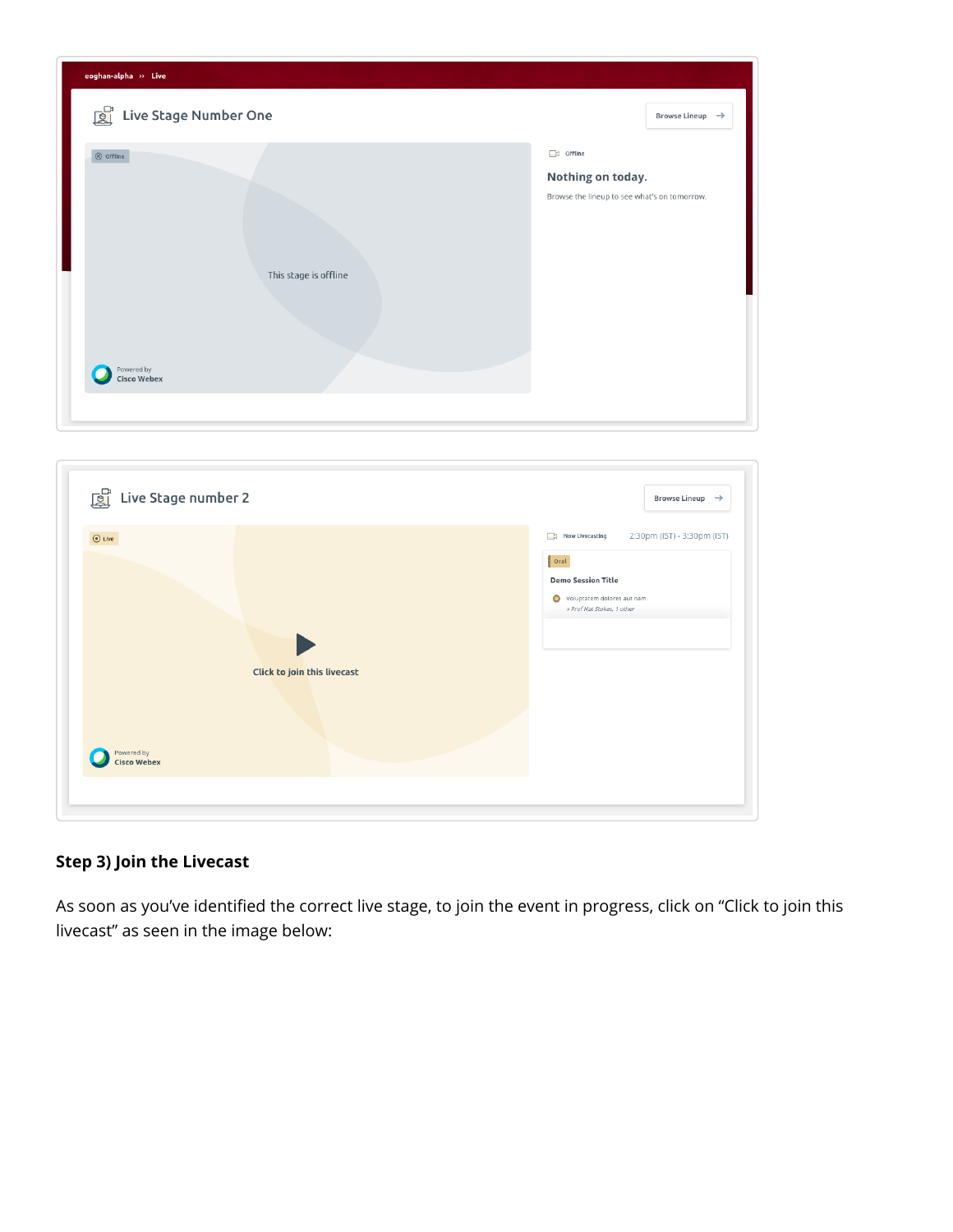| <b>DEL</b> Live Stage number 2   |                             | Browse Lineup $\rightarrow$                                                                                                                             |
|----------------------------------|-----------------------------|---------------------------------------------------------------------------------------------------------------------------------------------------------|
| $\odot$ Live                     | Click to join this livecast | 2:30pm (IST) - 3:30pm (IST)<br>Now Livecasting<br><b>Oral</b><br><b>Demo Session Title</b><br>Voluptatem dolores aut nam.<br>» Prof Nat Stokes, 1 other |
| Powered by<br><b>Cisco Webex</b> |                             |                                                                                                                                                         |
|                                  |                             |                                                                                                                                                         |

If you cannot see the option to Join please

1. Login with the account you registered with.

2. Register if you have not done so. You may be able to register in the Ex Ordo system, see Register for the [conference \(//support.exordo.com/article/788-registering-for-the-conference\). If you cannot, you will need](https://support.exordo.com/article/788-registering-for-the-conference) to contact the organisers to ensure you can be given access.

#### **Step 4) Download and install the Cisco Webex Application**

If you don't already have the Cisco Webex Application installed on your computer or device, upon clicking on the "join this livecast" button, you will automatically be redirected to a webpage and the application will begin downloading. You should not join via browser. As soon as the file has downloaded, it which will appear in the bottom left corner of your screen, as in the following image:

| a exordo.webex.com/ec3300/webcomponents/docshow/ecstartsession.do?actionType=join&siteurl=exordo&PBAVF=&userType=&PBAID=&SPXML= | ☆<br>Step 2 of 2: Install the Cisco Webex add-on                               |
|---------------------------------------------------------------------------------------------------------------------------------|--------------------------------------------------------------------------------|
|                                                                                                                                 |                                                                                |
| Follow these steps to install the Cisco Webex add-on:<br>$\overline{1}$<br>Cisco_WebEx_Add-On.dmg                               | 2<br>Install Cisco_WebEx_Add-On.dmg<br>Install<br>Cisco_WebEx_Add-On           |
| Open the Cisco_WebEx_Add-On.dmg file.                                                                                           | Double-click the add-on icon and then follow<br>the installation instructions. |
| Cisco_WebEx_dmg                                                                                                                 | Still having trouble? Download the add-on again.<br>Show All<br>$\times$       |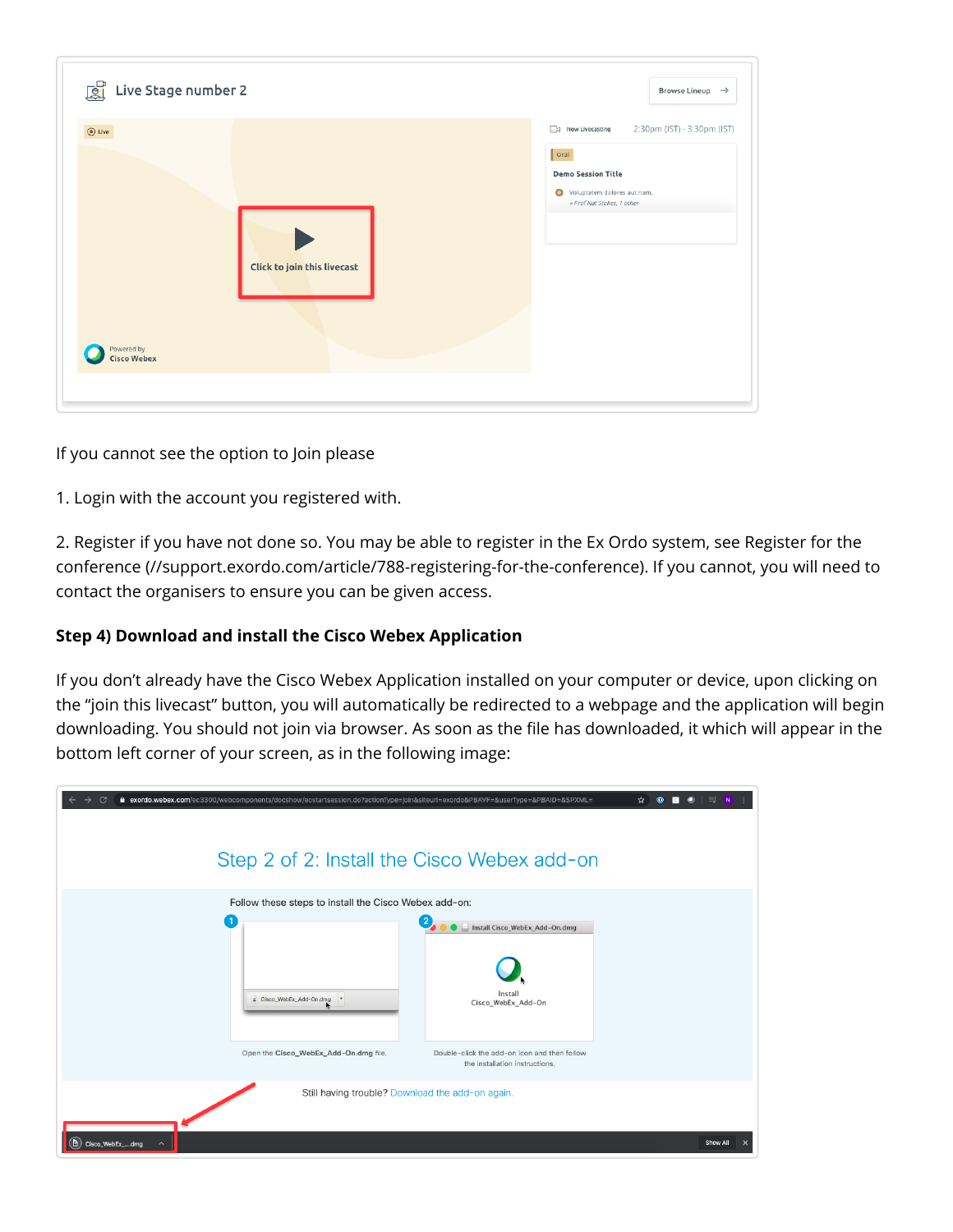Double click on the file and double click on "Install Cisco Webex Add-On" to run the installer.

|                            | Install Cisco Webex Add-On |            |
|----------------------------|----------------------------|------------|
| Install Cisco Webex Add-On |                            | On.dmg     |
|                            |                            |            |
|                            |                            |            |
|                            |                            |            |
|                            |                            | hen follow |

Once installed, you will automatically be redirected to the following screen so that you can join the live event.



**Step 5) Click on the "Join Event" button**